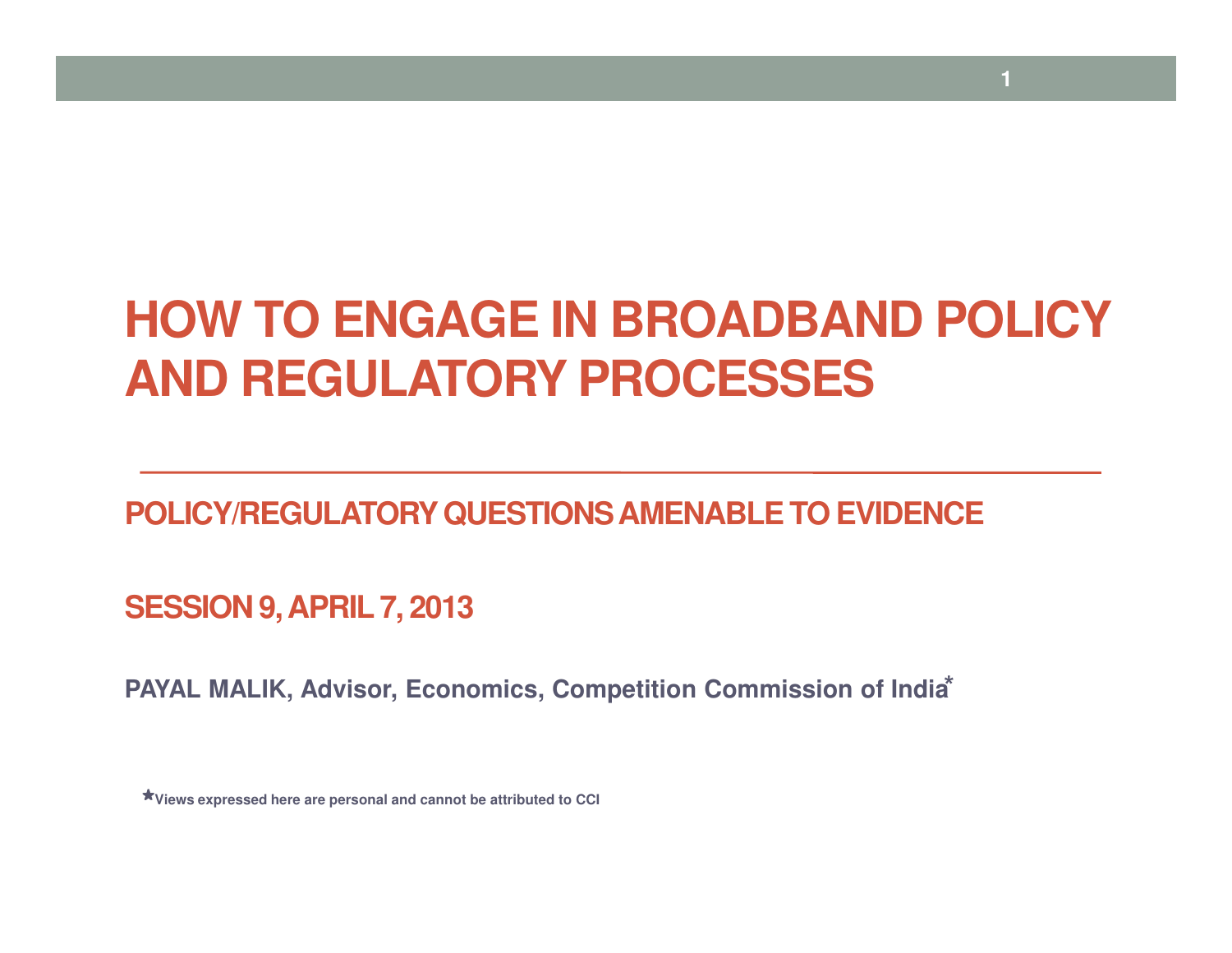## Broadband Ecosystem

- Broadband infrastructure must be available
- Demand equally important for viable investments
- ability for non-ICT sectors to use and create broadbandenabled services and applications
- $\checkmark$  encourages further network deployments
- Developing these synergies important
- $\checkmark$  extent to which broadband impacts the economy
- $\checkmark$  serves as an enabling platform
- $\checkmark$  as a GPT for innovation and growth in all sectors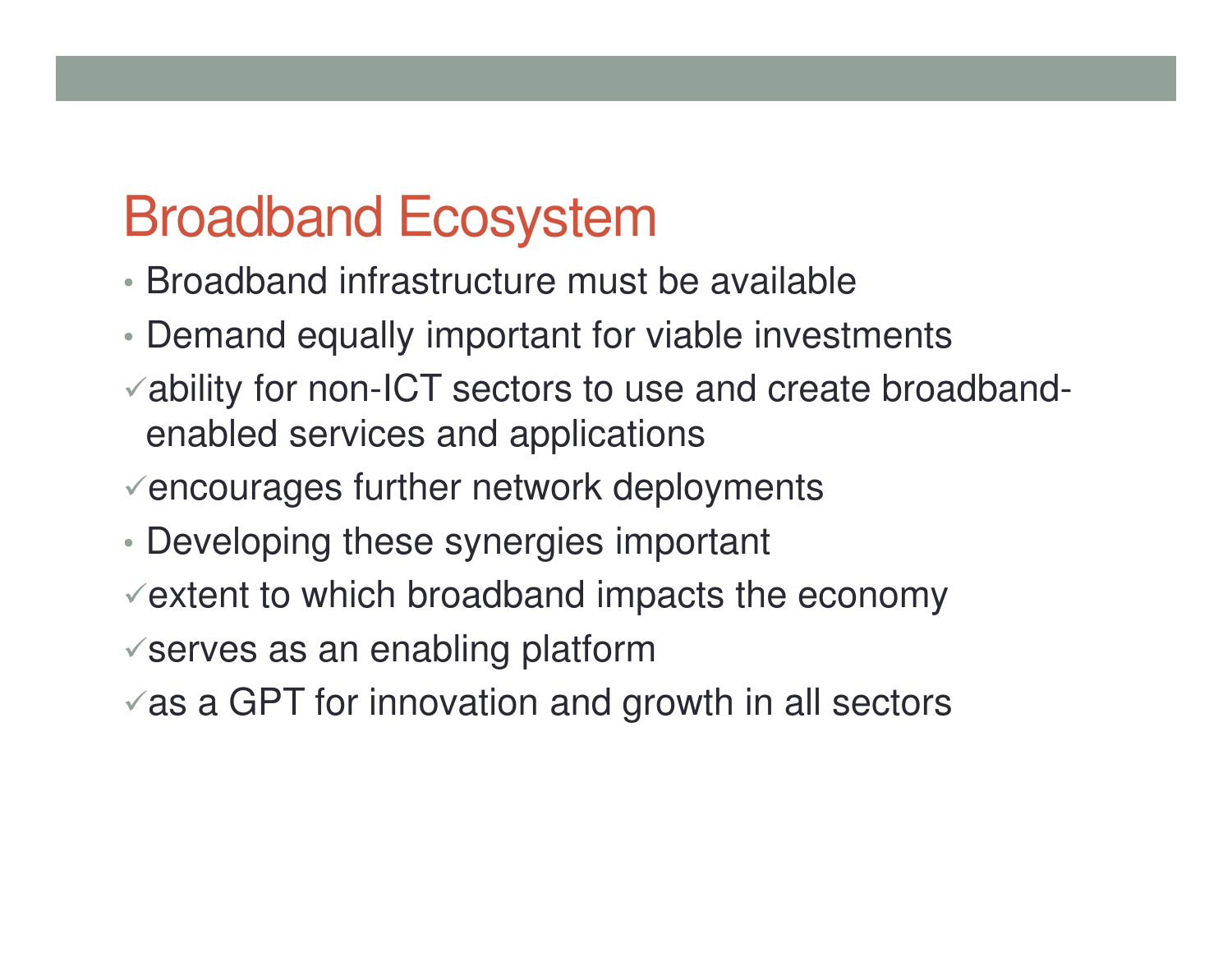#### Broadband Ecosystem

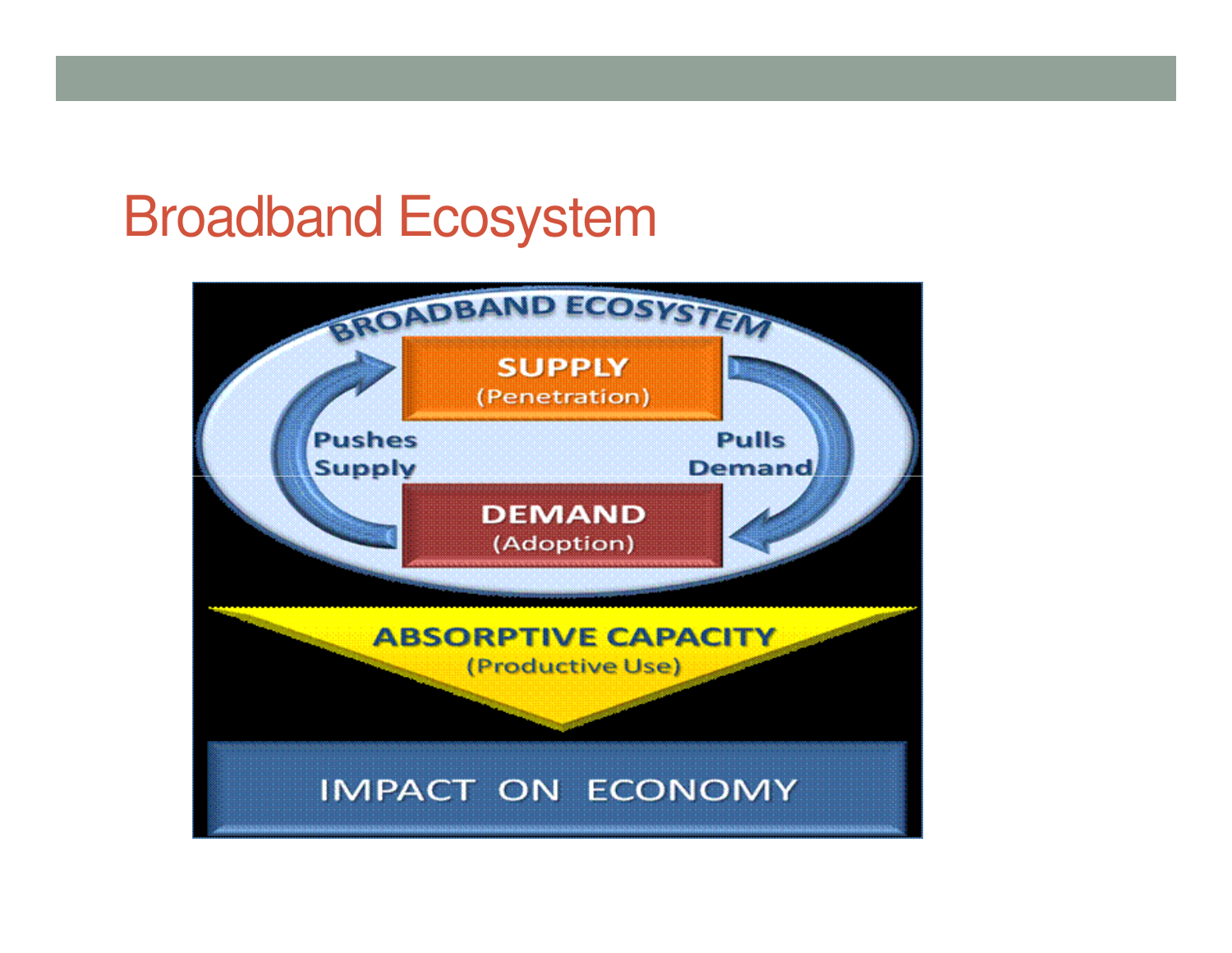### Research can help…

- ⊓OW IO UEL INE ECOSVSIEN How to get the ecosystem in place?
- •How to remove the supply side constraints?
- $\checkmark$  international connectivity
- domestic backbones
- metropolitan and backhaul connectivity
- $\checkmark$  local connectivity
- Not just more networks
- How best to bring access to a nation's citizens.
- $\checkmark$  issues of cost, service quality (bandwidth/data speeds)
- $\checkmark$  technology choice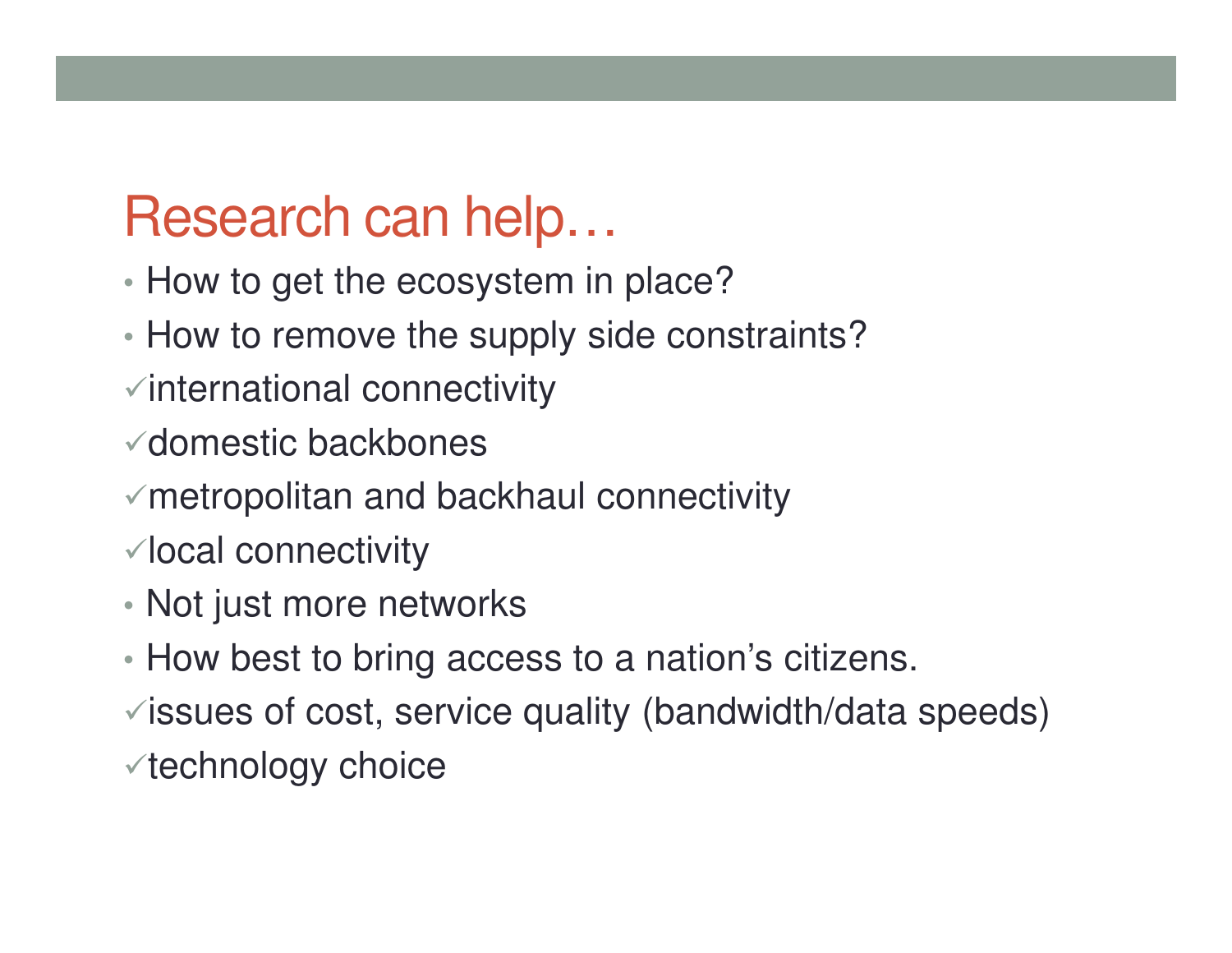## To provide evidence…

- Wilders the best way of pro What is the best way of broadband diffusion?
- $\checkmark$  is fiber optics to virtually all homes a sensible policy goal?
- $\checkmark$  mobile broadband may have a disruptive effect on the overall broadband market
- $\checkmark$  wireless networks cannot currently offer the same capacity as fiber networks
- $\checkmark$  viewed as complements to fiber networks
- Have wireless networks been prematurely dismissed as viable future broadband infrastructure?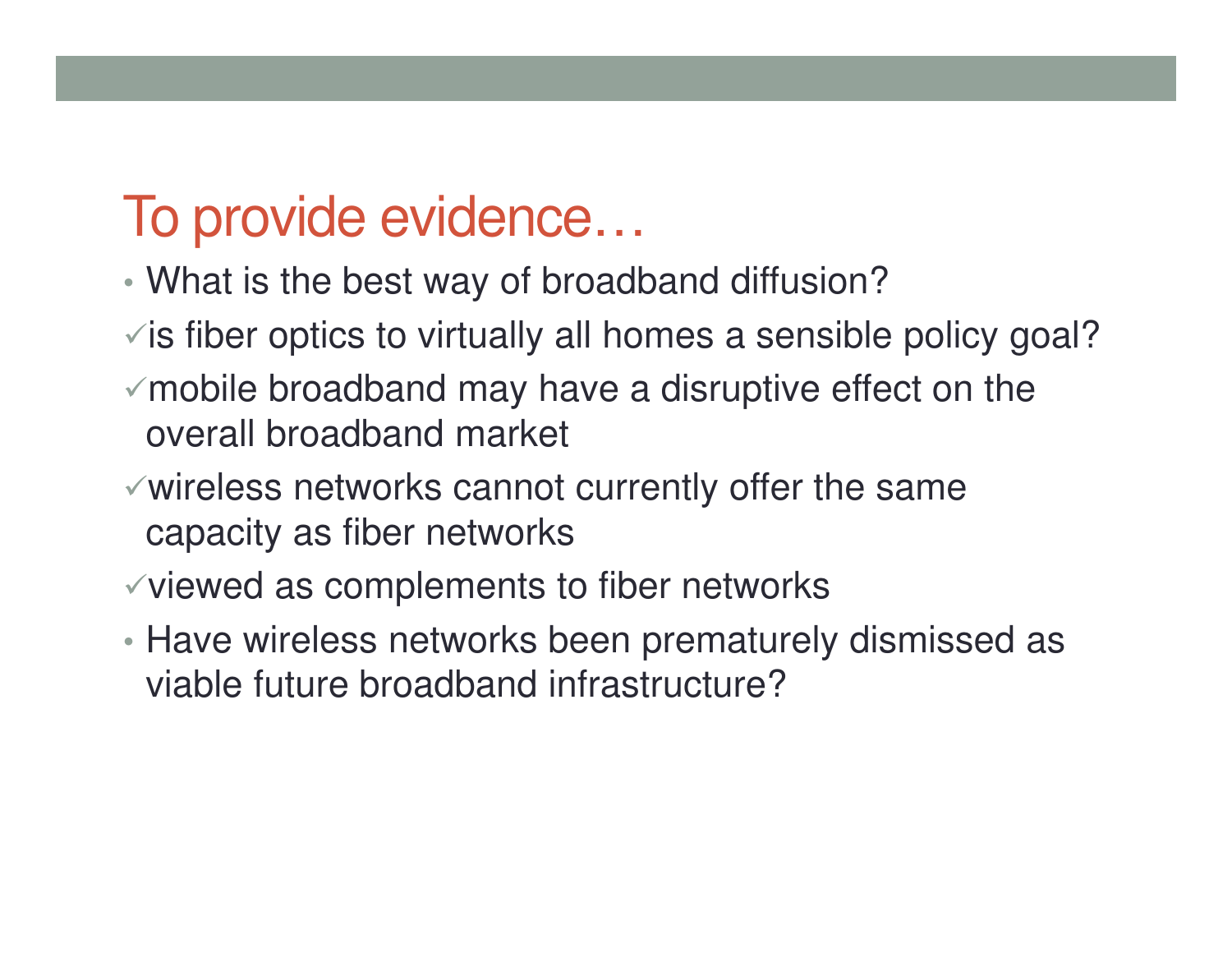## How do you decide??

- Wireless networks cannot match the capacity of fiber
- Wireless broadband services are often more expensive
- Interference issues
- $\sqrt{FTTH}$  less susceptible
- Technologies being developed that minimize interference
- • Standard fiber optic connection over 66 times faster thanits wireless
- $\checkmark$  Who needs that much of speed?
- New technological trajectory
- Access in many locations over fixed connectivity
- $\sqrt{2}$  Does not require the speed and reliability of fiber?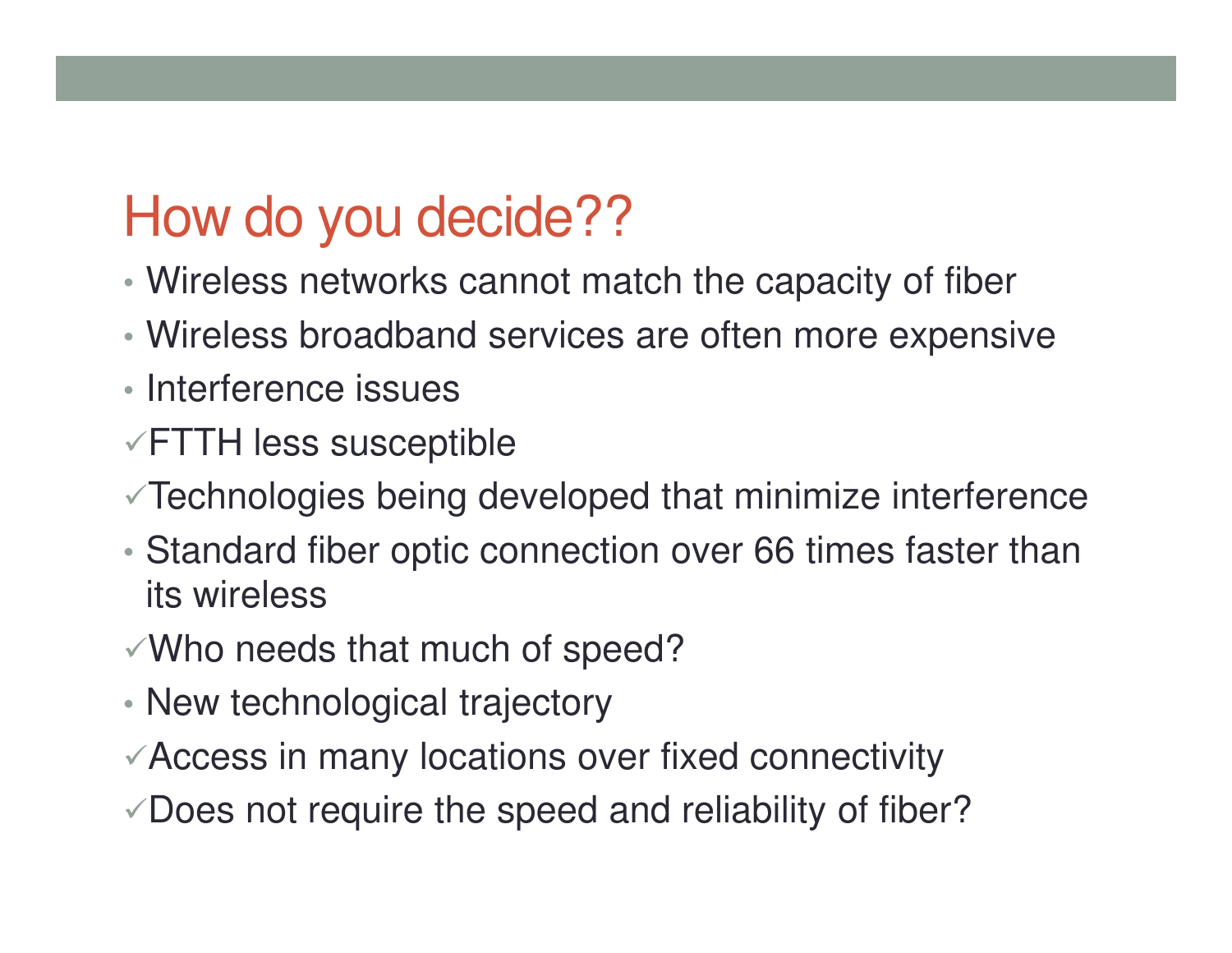## Cannot avoid this evidence…

- Wireless broadband subscribers driving growth in highspeed Internet access in OECD countries
- New wireless broadband subscriptions double digit growth
- $\sqrt{r}$  rising by 14% from the last half of 2010
- Fixed wired broadband subscriptions increased by 2.25% between December 2010 and June 2011
- • Korea (99.3), Sweden (93.6), Japan (80.0) and Finland (79.1) wireless broadband penetration
- $\checkmark$  some of them nearly doubling the OECD average of 47.9
- • Services supporting healthcare and education are being delivered successfully outside the home
- •Worth questioning the assumption?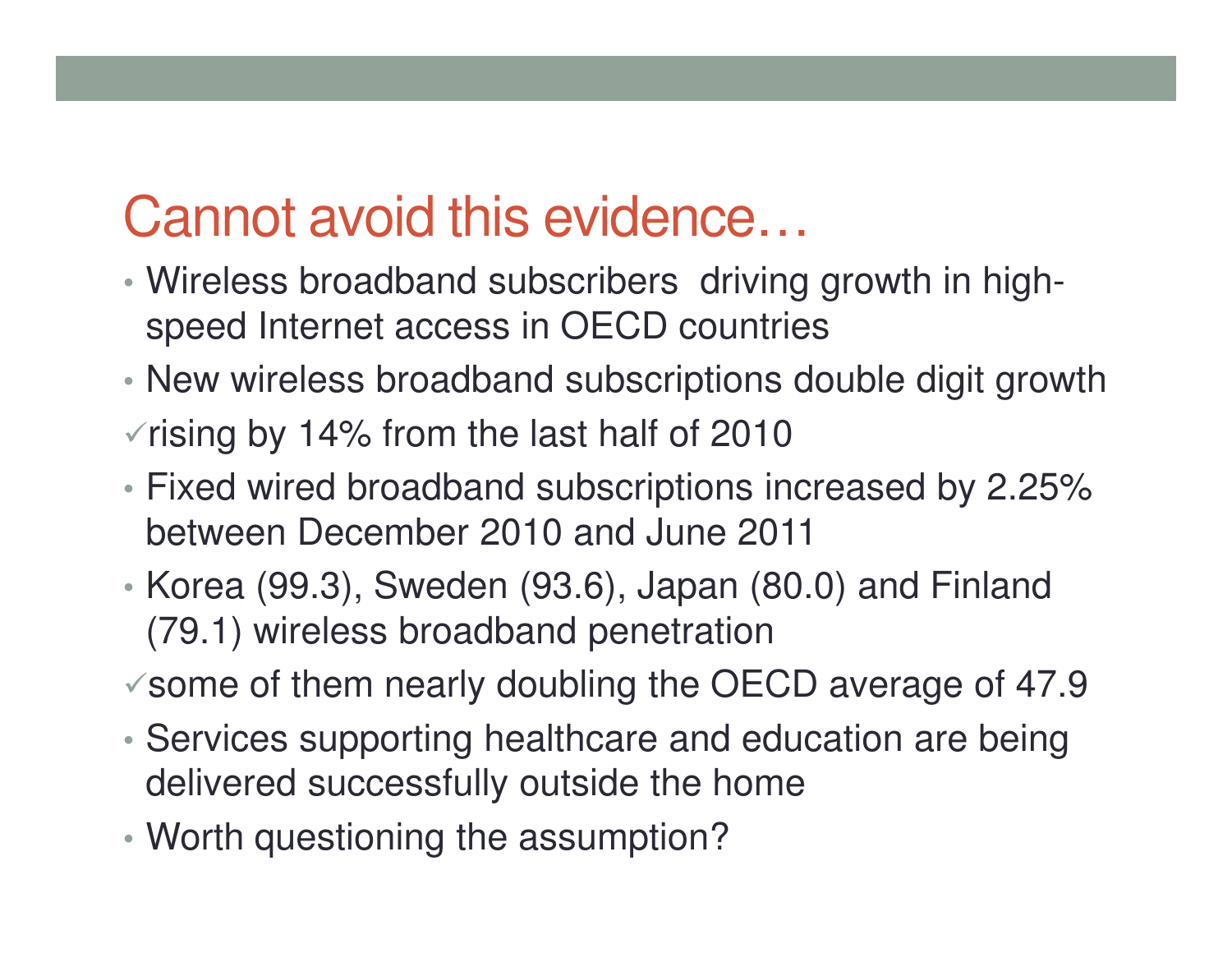

OECD wireless broadband subscriptions per 100 inhabitants, by technology, June 2011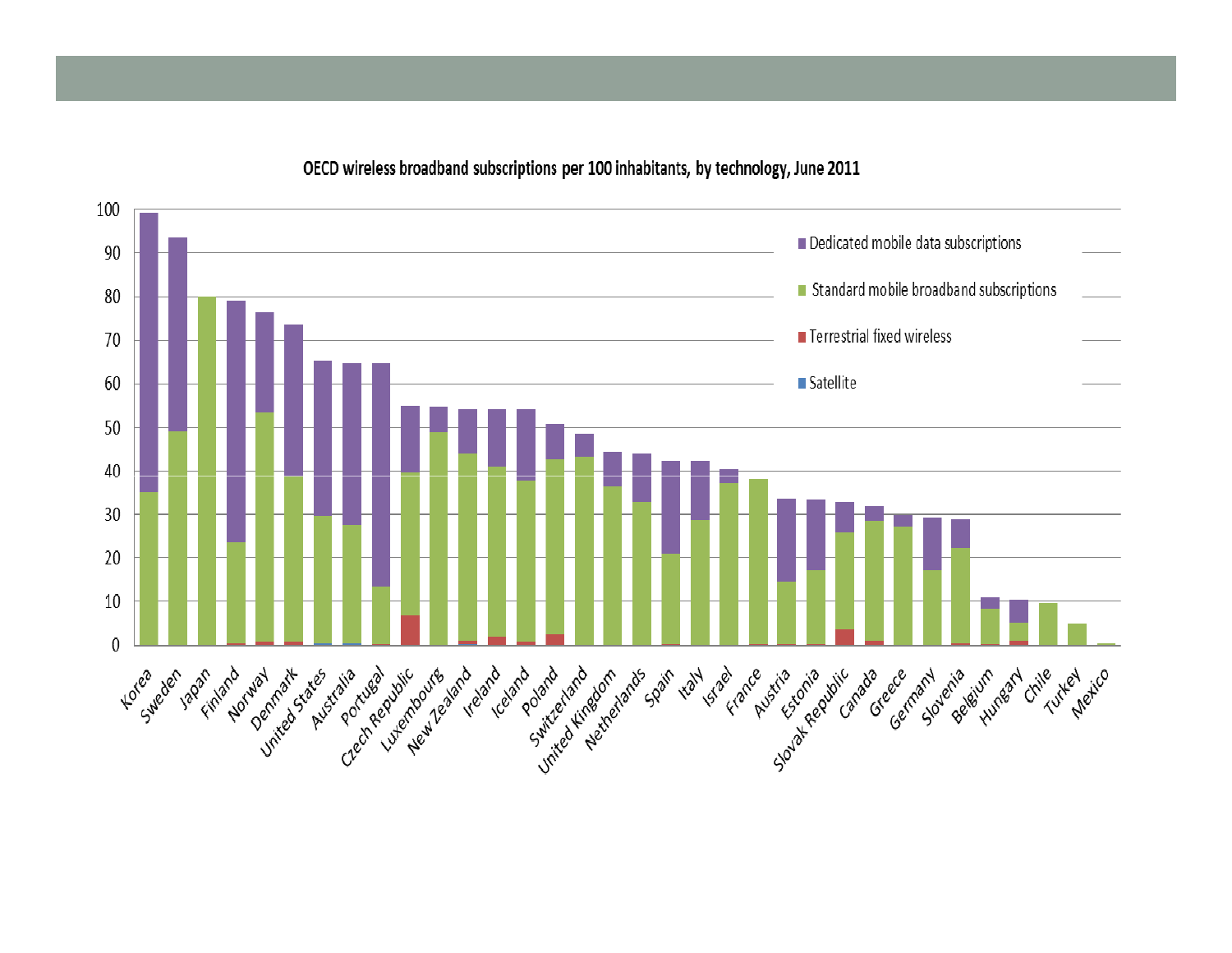# Can this be replicated in South Asia?

- • Could wireless BB really be a substitute to the FTTH or any other fiber centric policies?
- •Wireless is considered by many to be ideal in South Asia
- $\sqrt{N}$ o legacy wired networks
- India about 86% of 12.83 million broadband connections are provided using DSL technology and 2.85% using wireless
- •If DSL remains the predominant technology, only 22.2 million broadband connections by 2014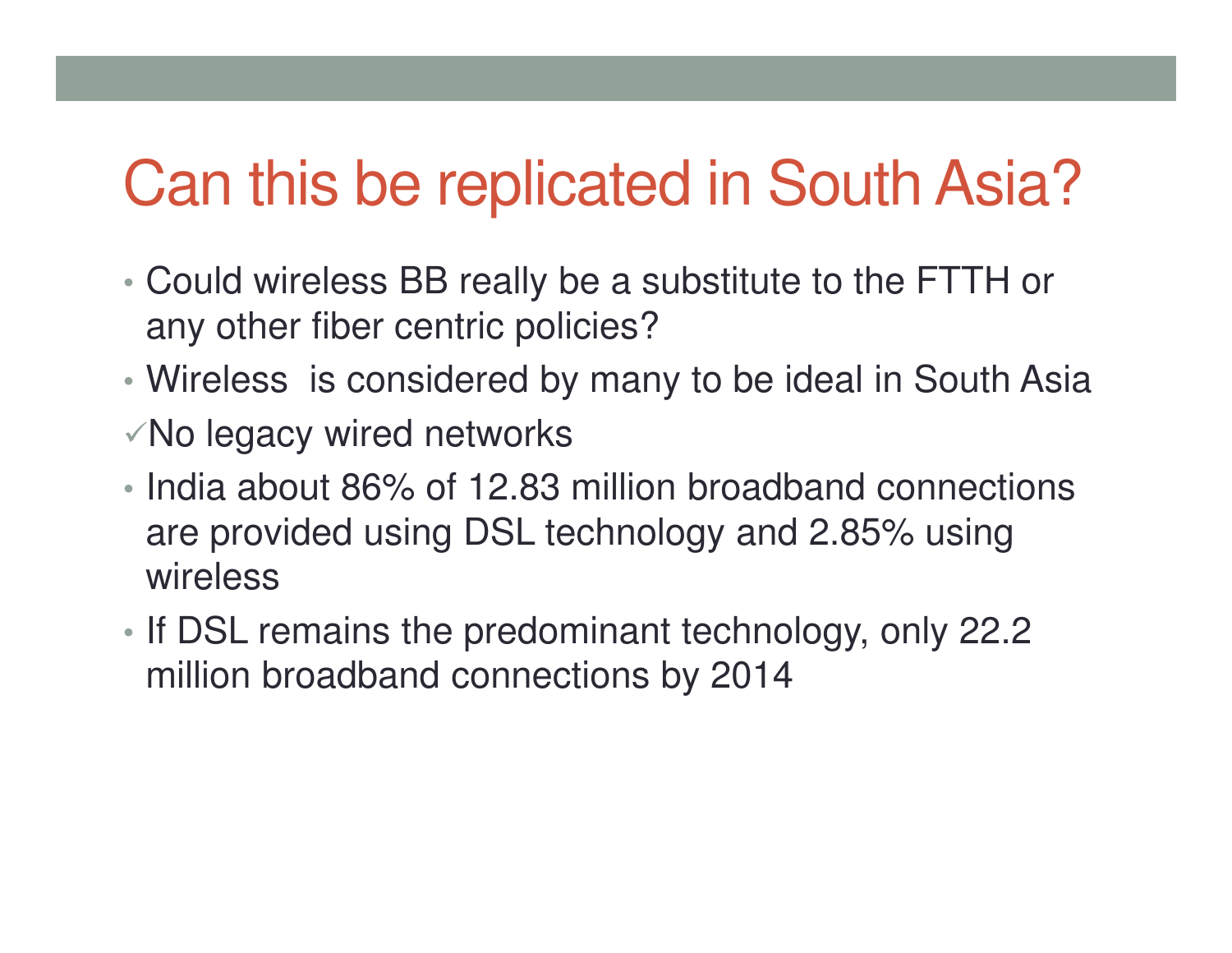# Things are changing (e.g.India)

- 42.79% of total wireless subscribers base are capable of accessing data services/Internet (374 million, However, 2g)
- High growth of data subscribers, capable of using Internet through mobile devices, makes available a ready population which could adopt broadband
- • TRAI : Contribution of wireless broadband technologies by the year end 2014 is expected to be 59.6 million subscribers respectively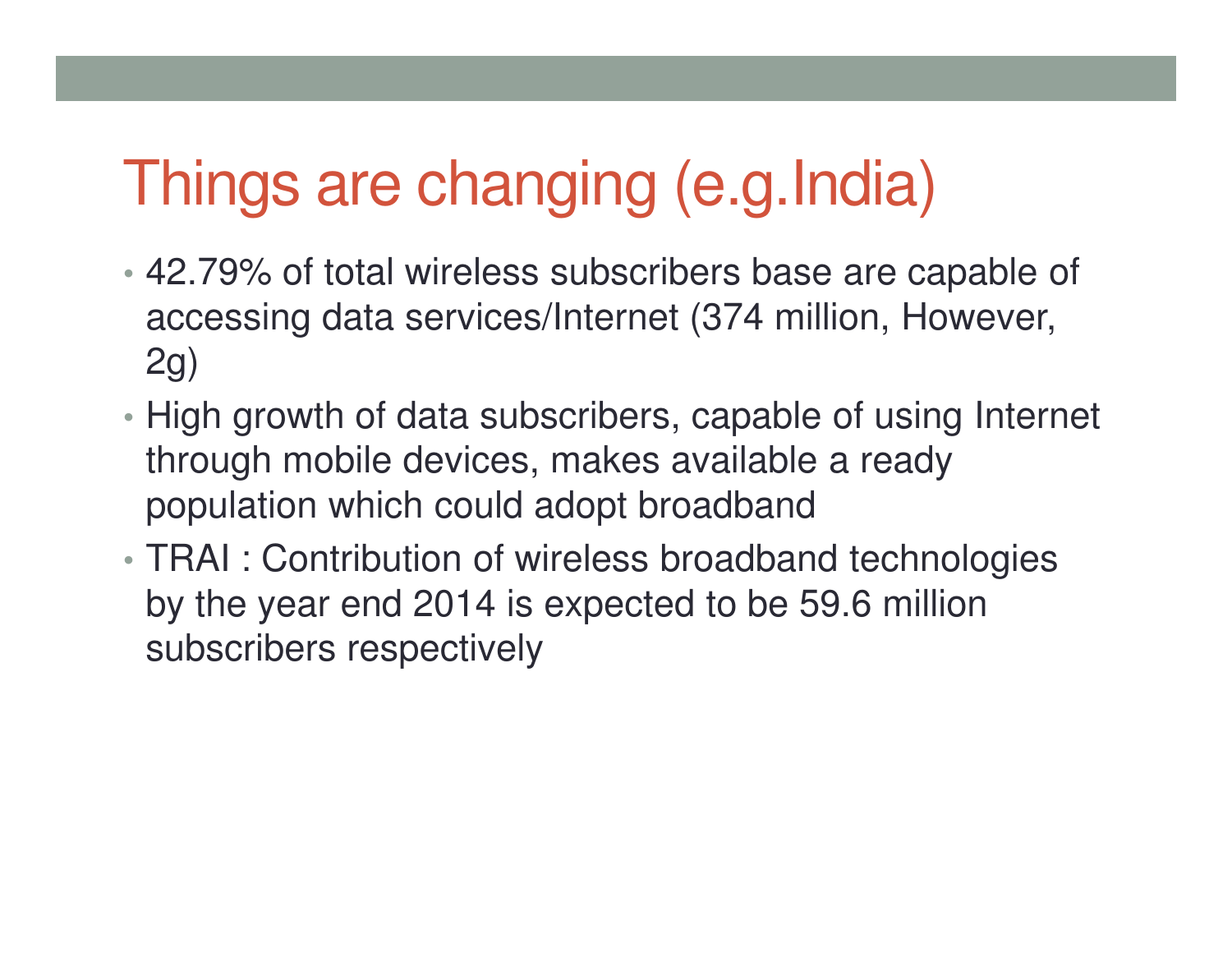## Policy challenges arising from "wireless broadband revolution"

- Mobile is an alternative but it needs spectrum
- $\bullet$  Snectrum shortage driving up the costs of d Spectrum shortage driving up the costs of deploying competitive 4G mobile broadband networks
- Allocating sufficient spectrum to maintain the current level of competition appears infeasible
- $\sqrt{s}$  Should spectrum be allowed to shared between operators
- $\sqrt{1}$  so then does it impede competition
- •What are the solutions?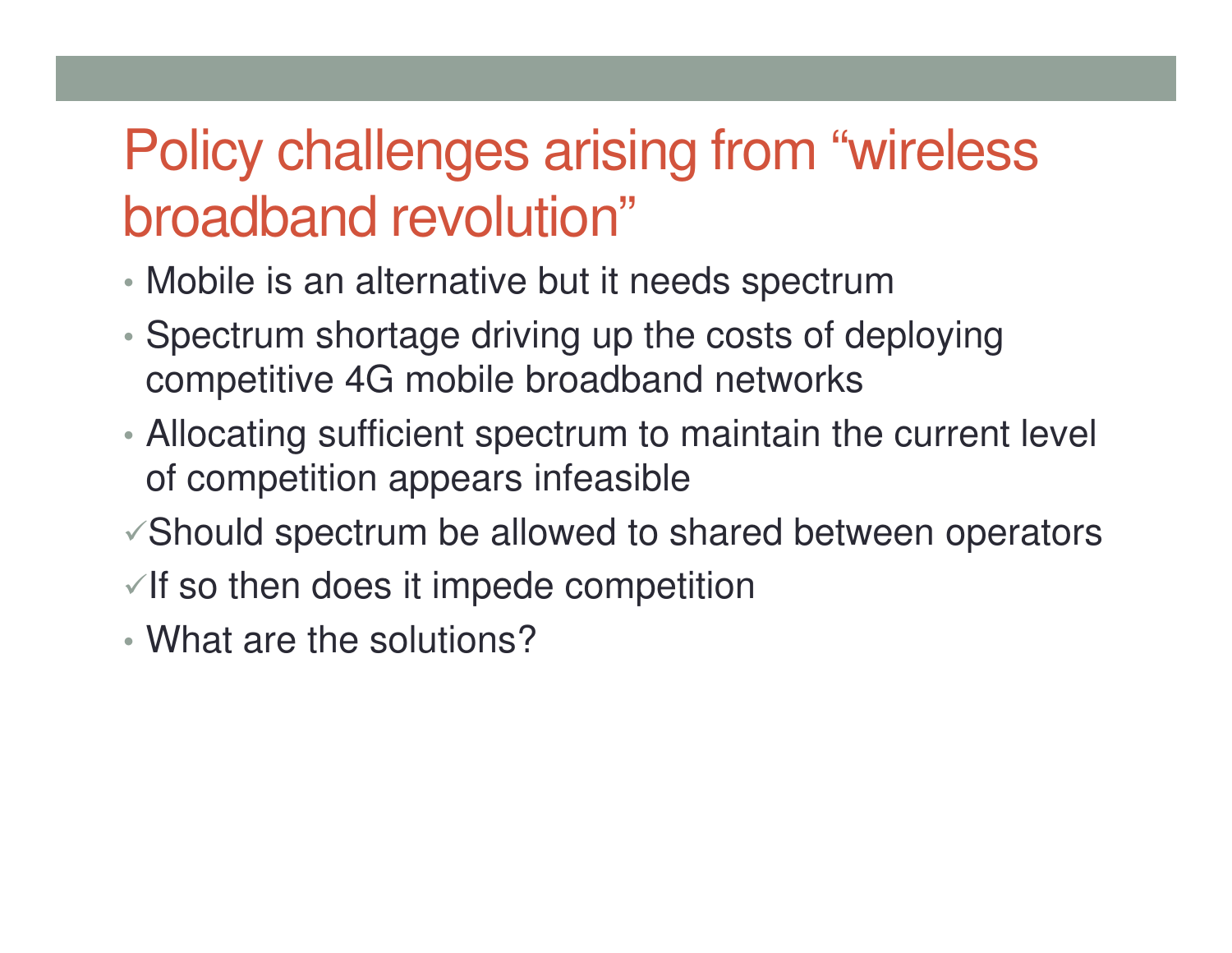## How to deal with Spectrum Scarcity?

- •Current scenario
- $\checkmark$  Infrastructure-based providers of high-grade services exclusively licensed spectrum
- Wilestion: Is it nossible to all Question: Is it possible to allocate sufficient additional spectrum and maintain the current level of competition under the current industry structure?
- •Spectral Efficiency vs. competition
- What business models and network architecture can achieve the best trade off?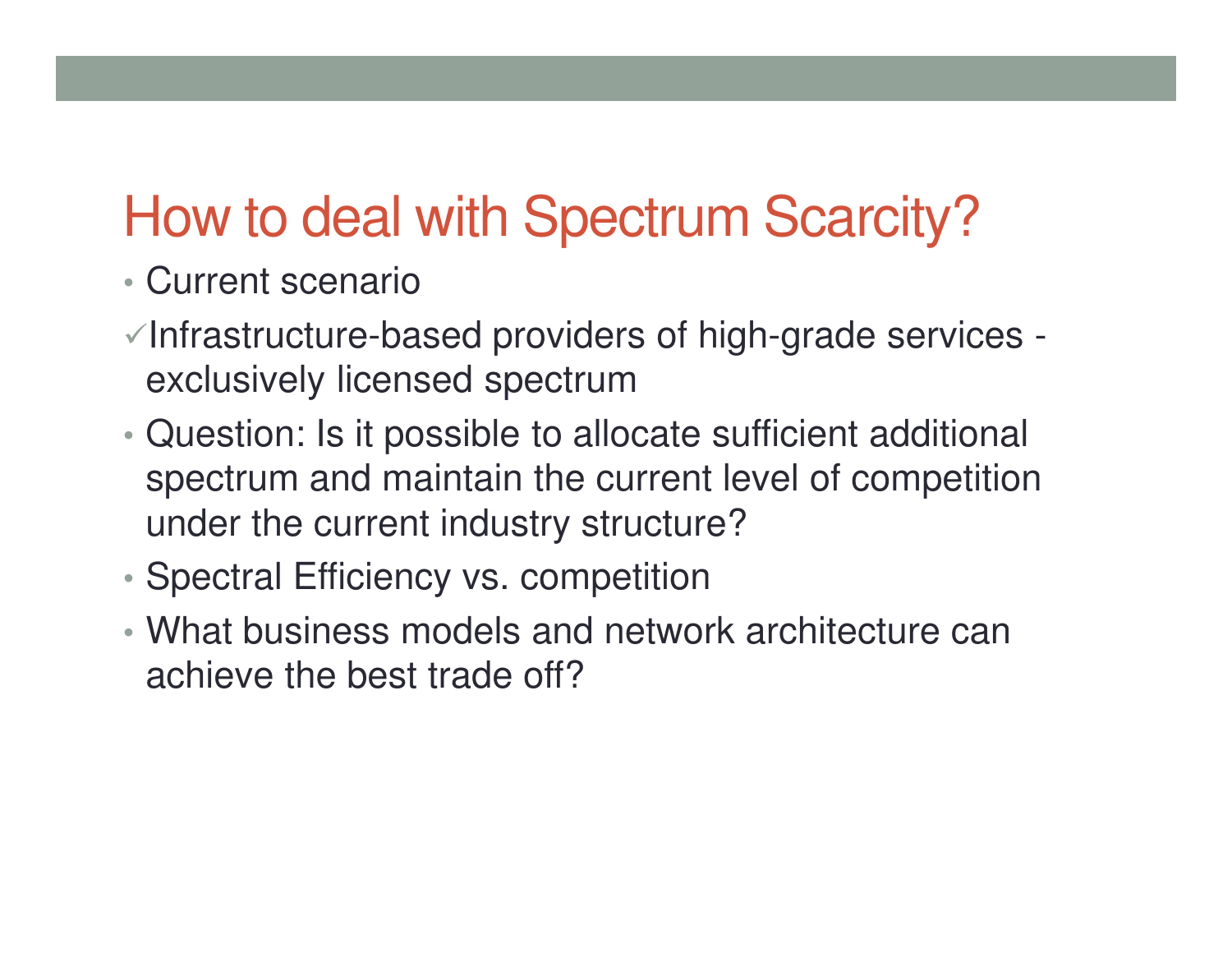## What are the best spectrum management practices?

- •Spectrum Management policies critical to diffusion
- $\sqrt{T}$ he decisions on technology standards
- $\checkmark$  the choice of spectrum band
- $\checkmark$  the method to award licenses
- • Simple: Correct polices can increase the speed of diffusion whereas flawed policies can hinder growth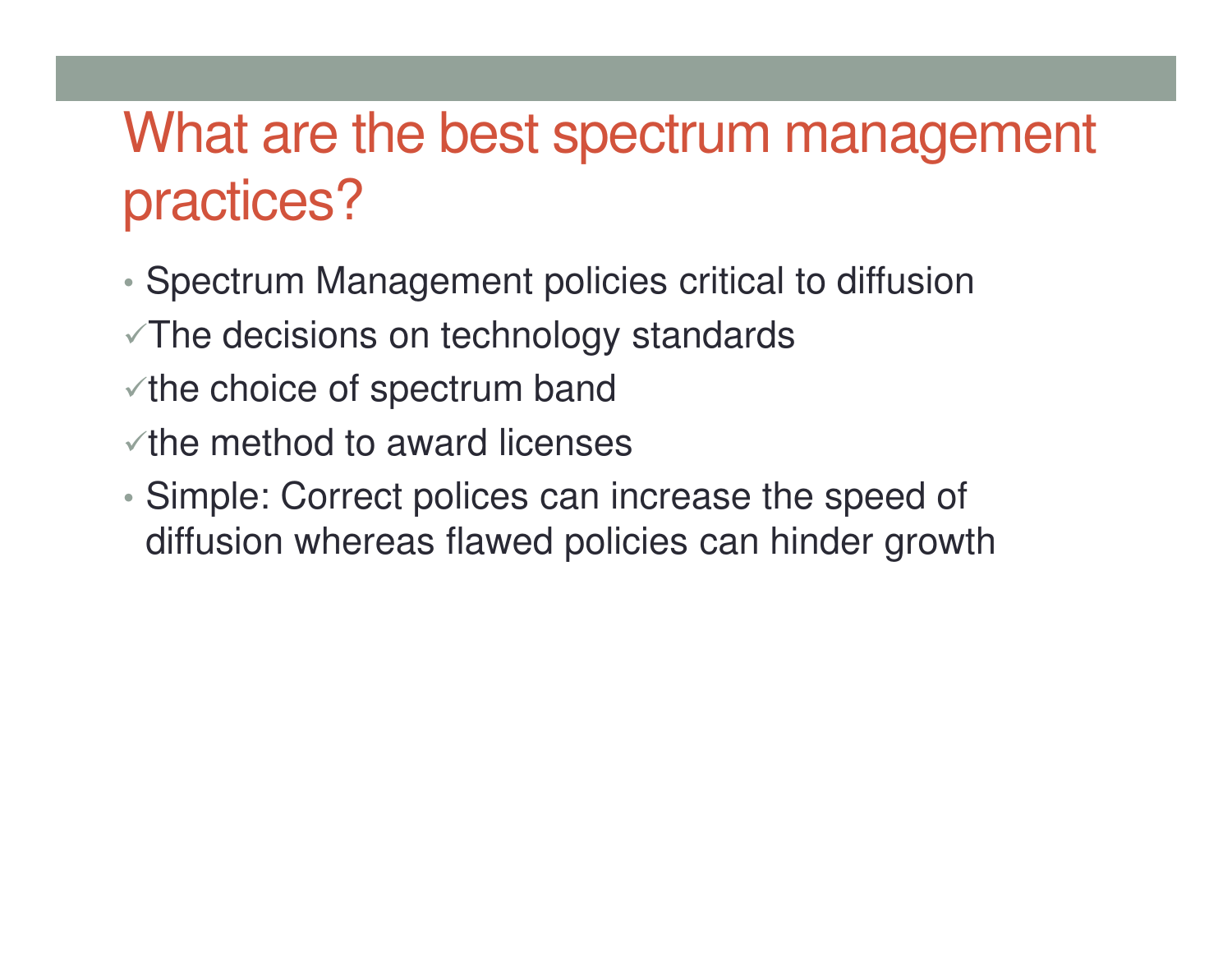## Does mandating a single technology standard help?

- Converge to single Converge to single standard (LTE advanced)?
- Avoid inertia while consumers wait to see which technology will dominate
- Global roaming
- •Cons
- Avoid premature adoption of inferior technology
- Technological competition can lead to lower price and innovation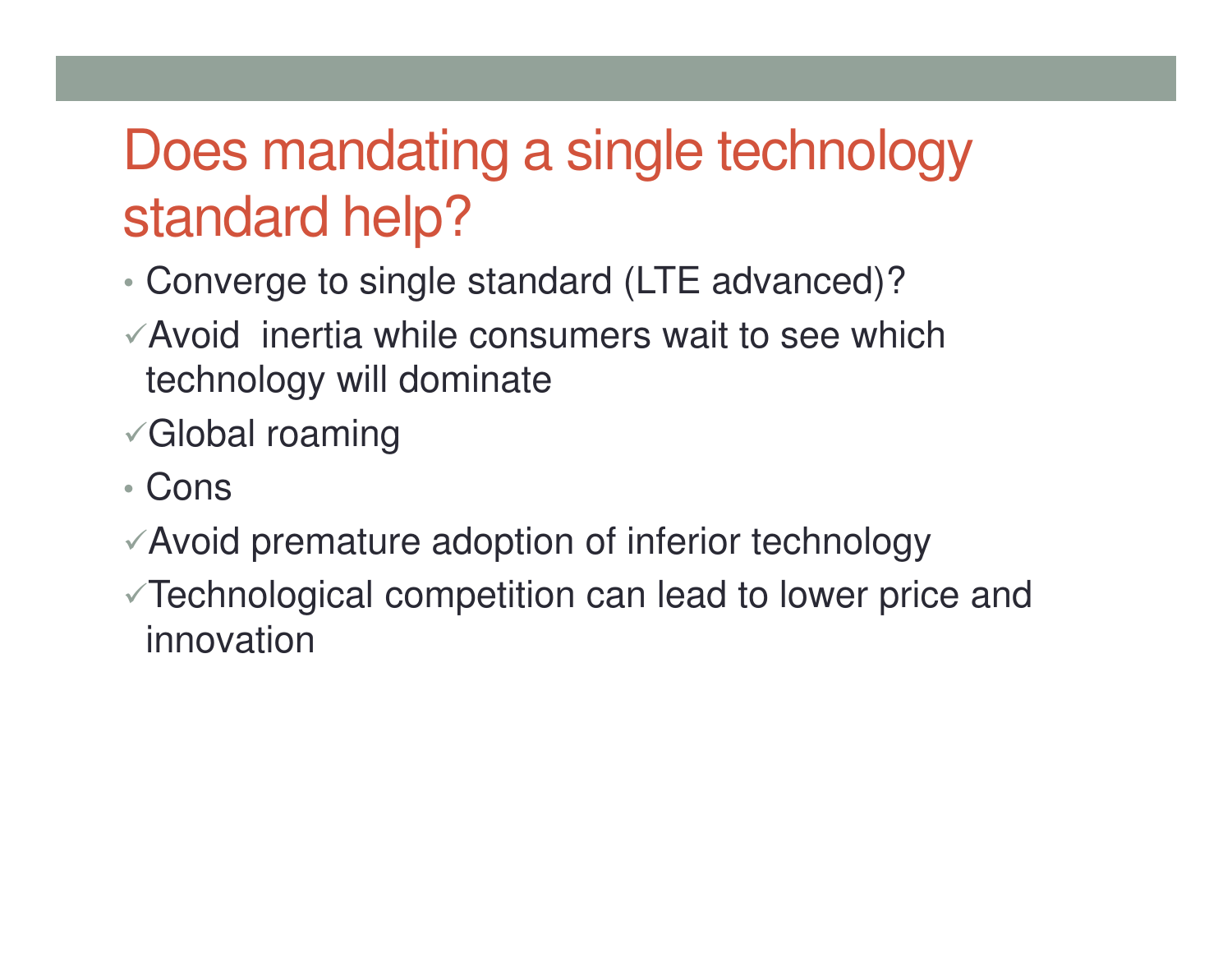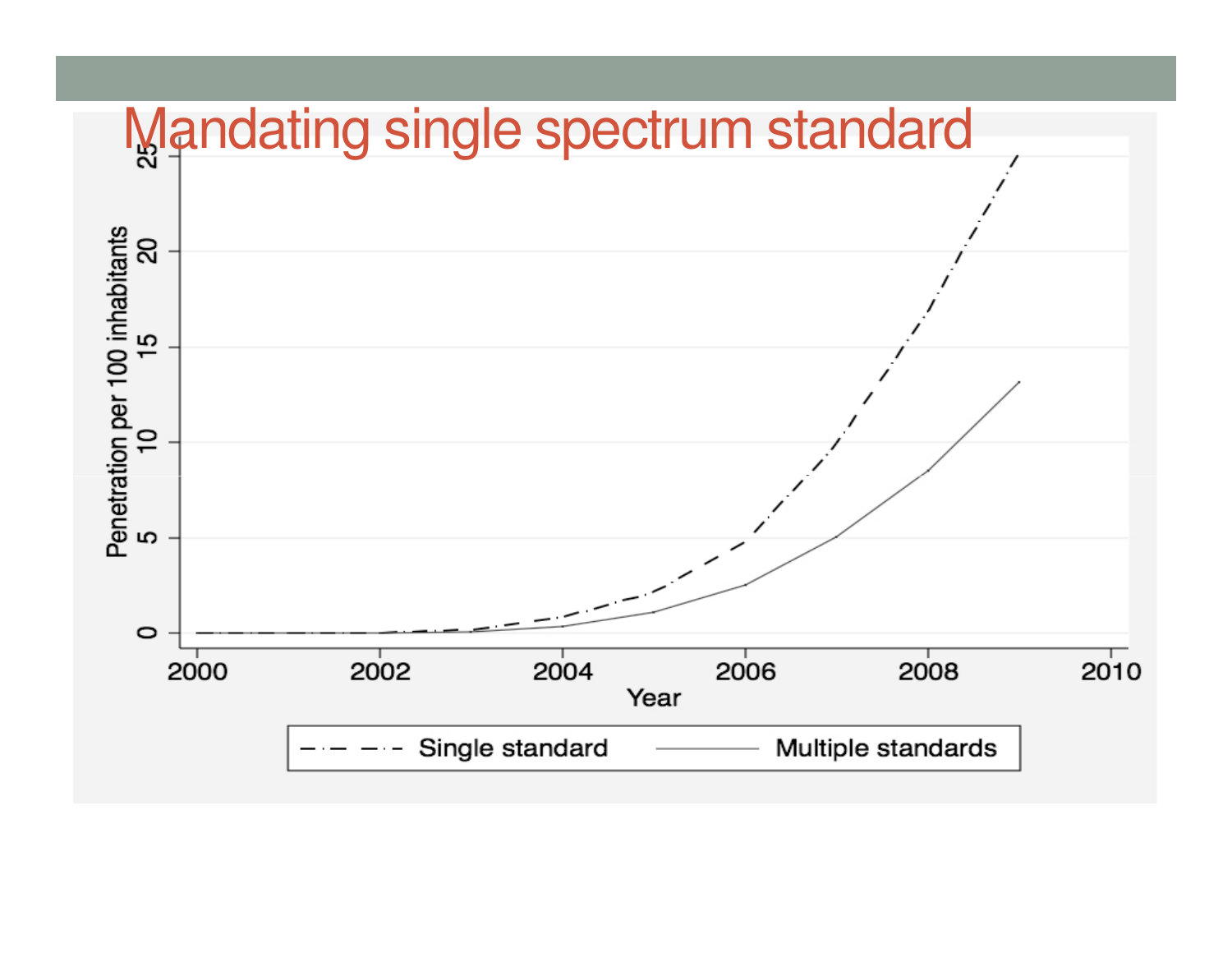# Mandating Specific Spectrum Band

#### • Mandating

- $\checkmark$  forces the operators to go through the spectrum award process to introduce new technology
- $\checkmark$  might be capable of reusing their existing spectrum
- Not mandating
- allow spectrum holders to optimise spectrum usage by refarming certain portions of the 900/1800 MHz for moreefficient 3G/4G services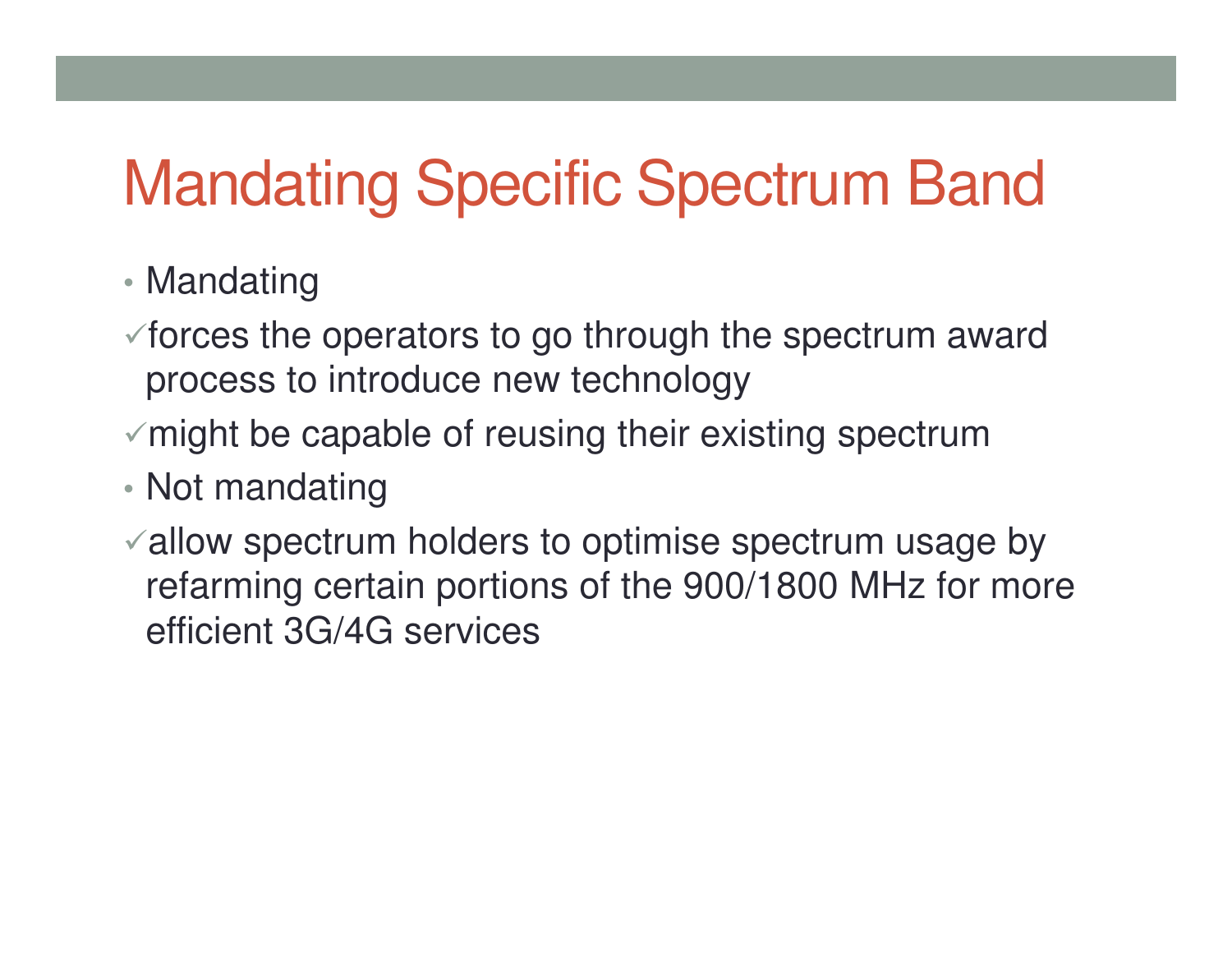#### Mandating Specific Spectrum Band



Limiting 3G to a single frequency band promotes faster roll out (approx 7 to 8 months) , but in the long run can slow down thegrowth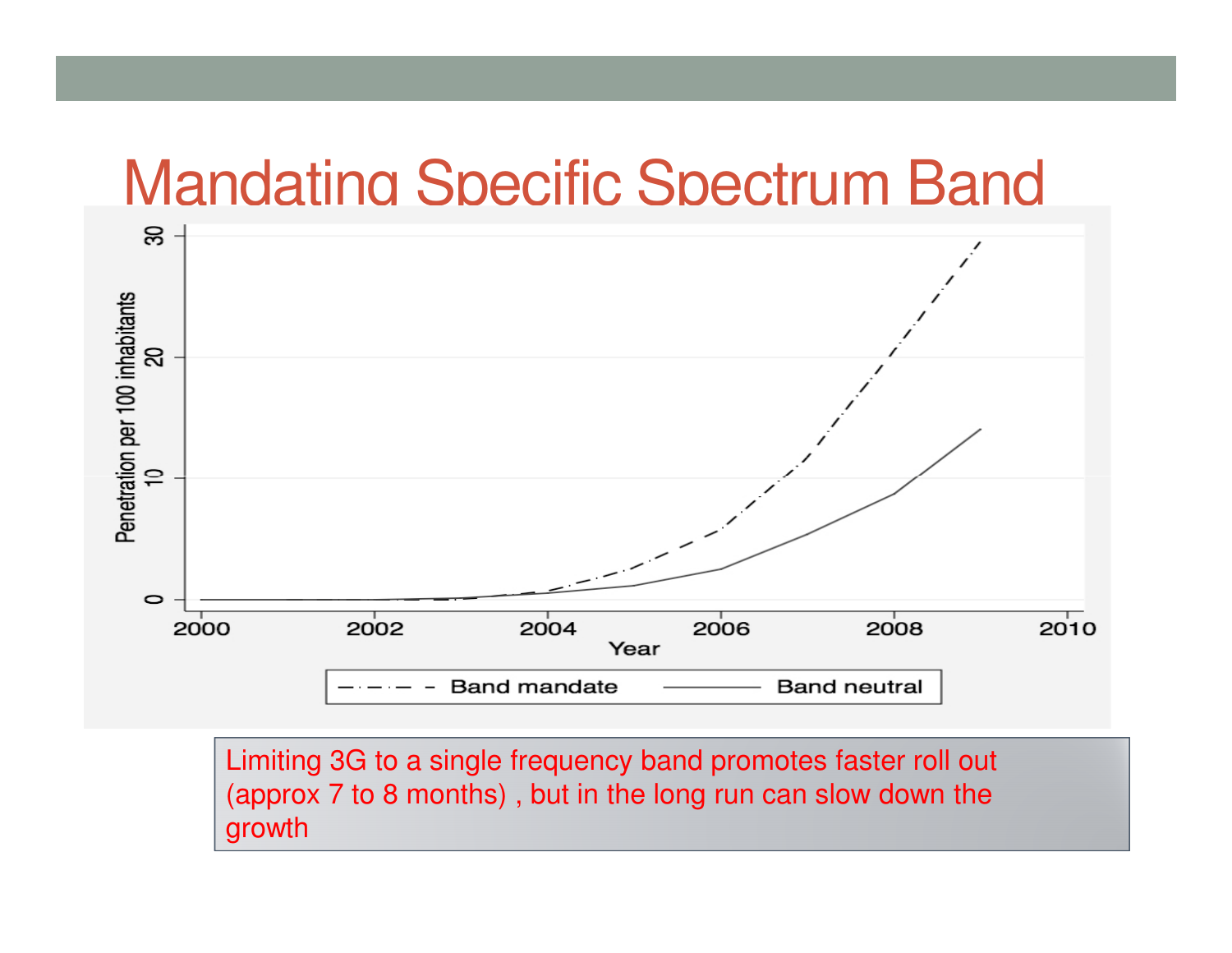## What do empirical results tell us about the award process and diffusion?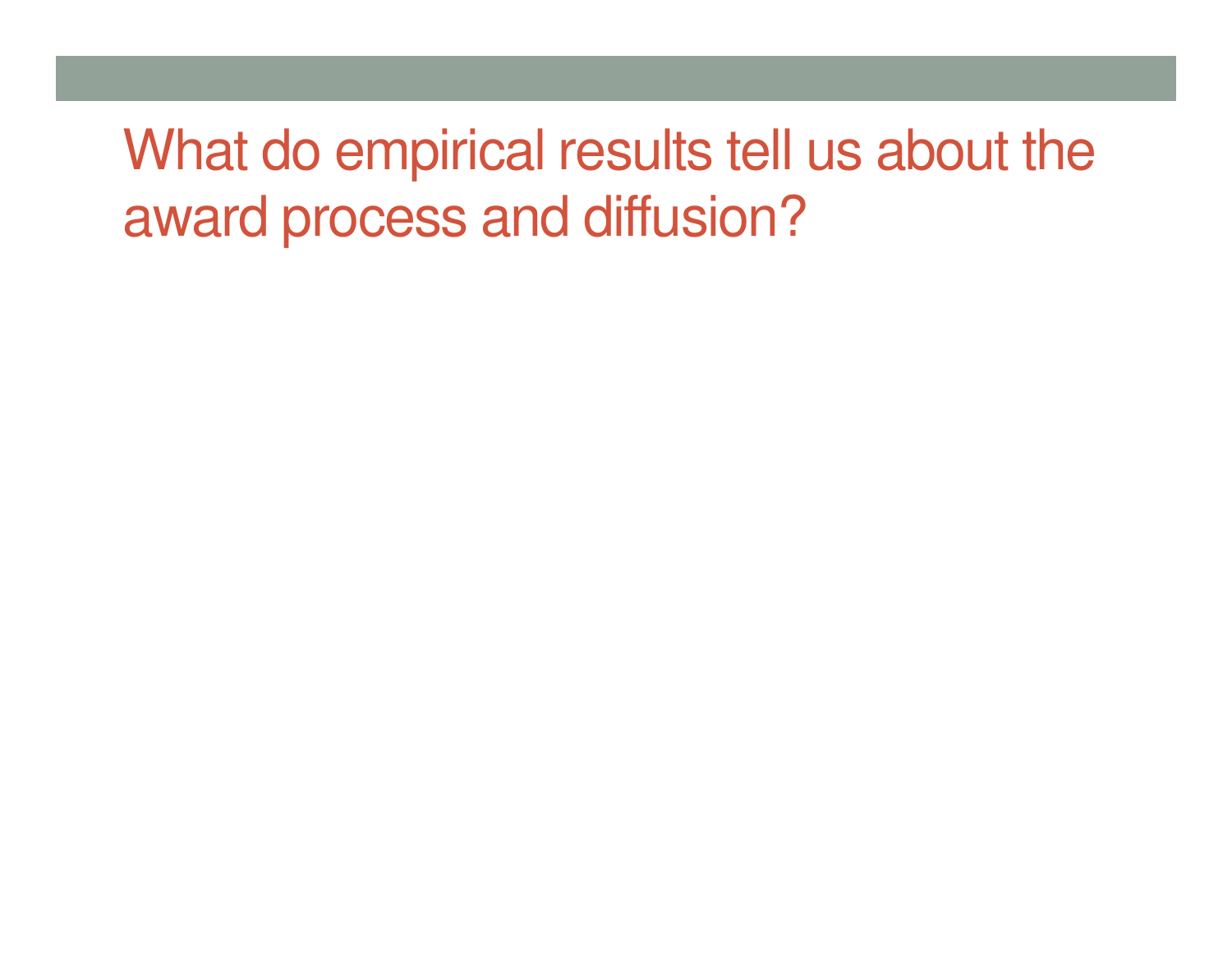# Auctions and Diffusion

- •Park, Lee, Choi (2011, Information Economics and Policy)
- Test for potential problems that auctions may cause
- $\checkmark$  high licensing fees
- $\checkmark$  high consumer prices
- $\checkmark$  lower incentive to invest in infrastructure
- concerns about market concentration
- Despite the higher average fees for the auctioned spectrum, there is no evidence that auctions have led to an increase in consumer prices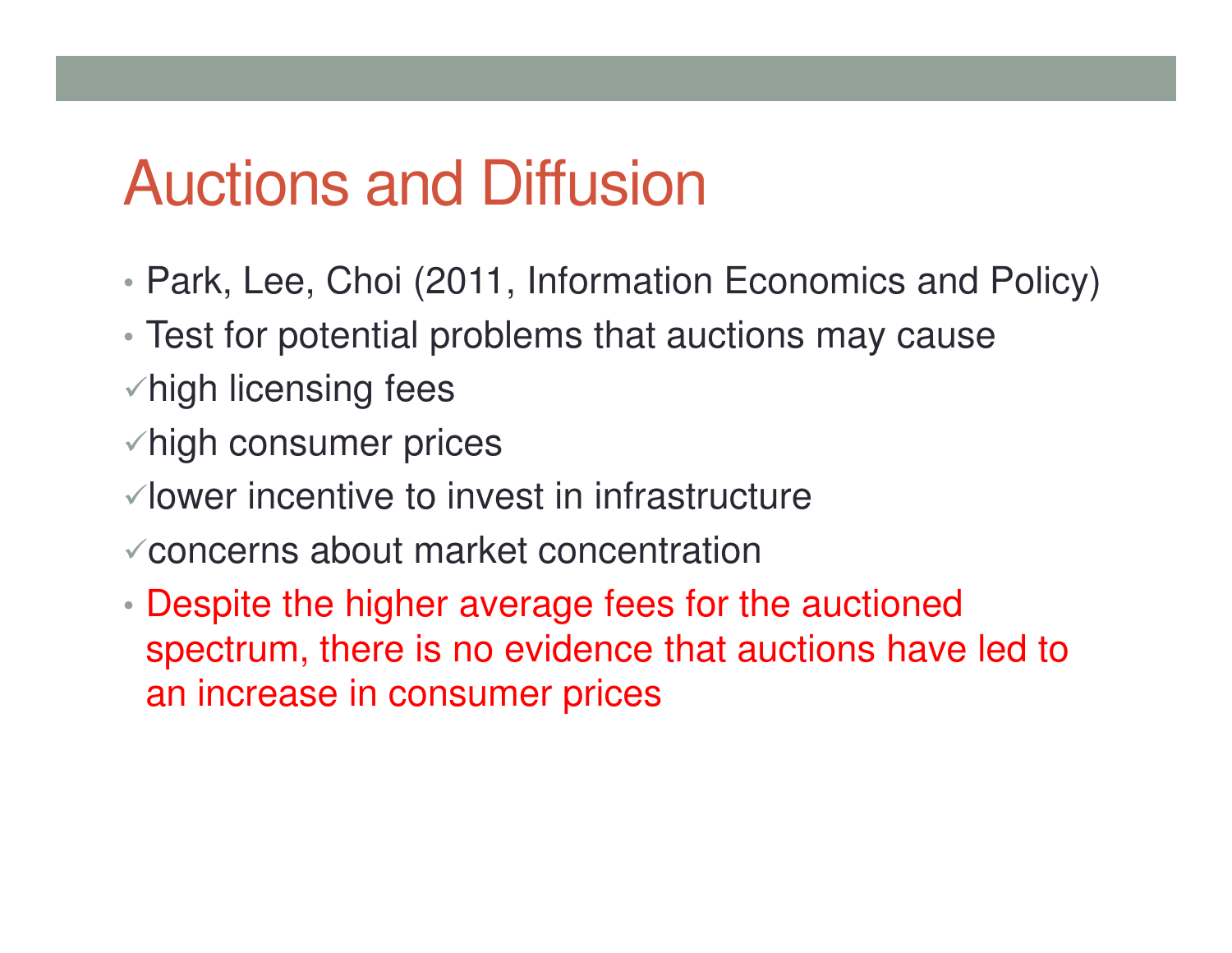## Average 3G per 100 pop world wide (auction vs. non auction)

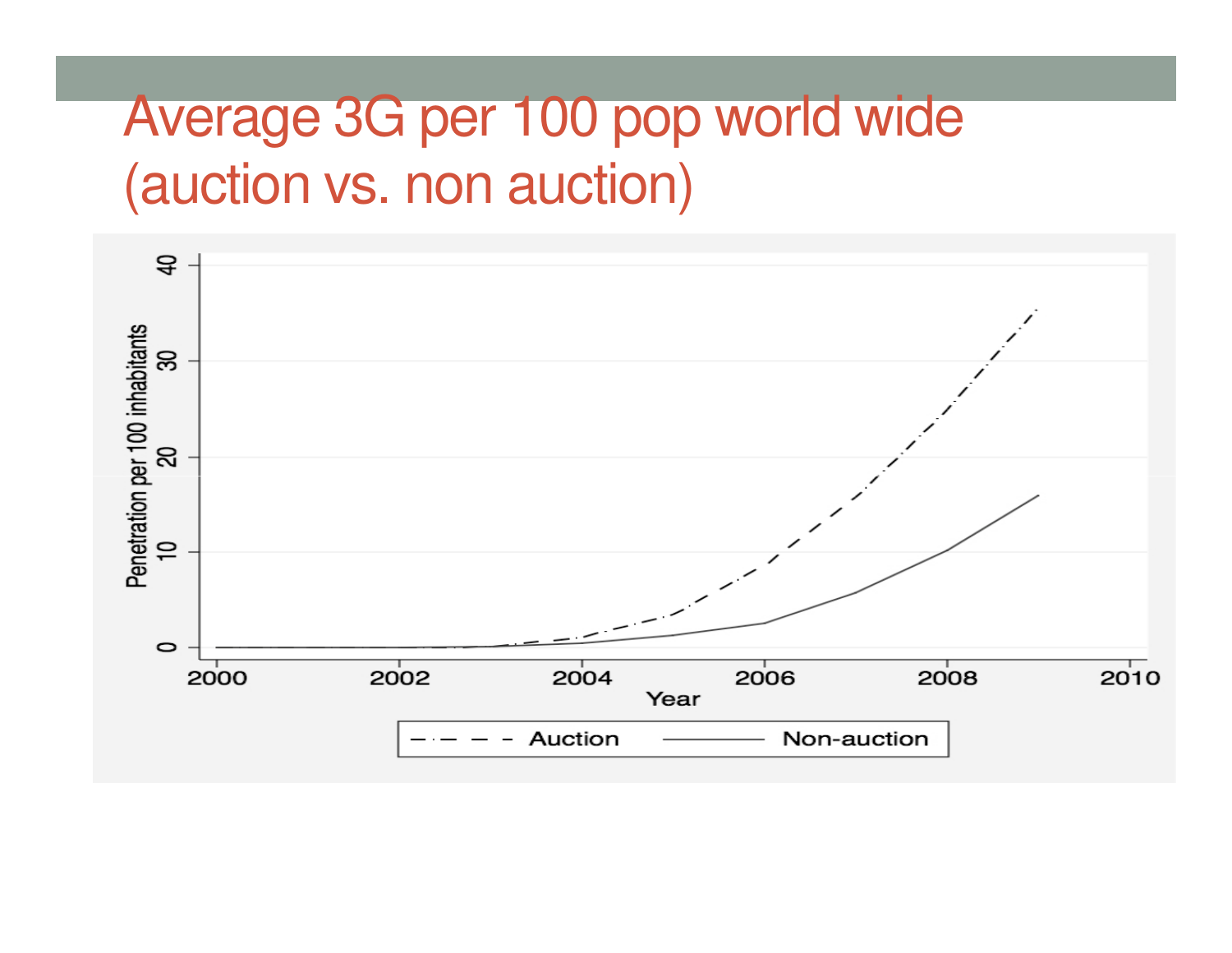# Development of Secondary markets

- Policy should recognize critical nature of secondary markets in maintaining efficient spectrum and wireless markets
- $\sqrt{S}$  Spectrum sharing, MVNOs, real time spectrum auctions
- $\checkmark$  mesh networks; location technologies and spectrum sensors do allow various forms of spectral sharing
- • Secondary market could emerge and reinforce the efficiencies created through the auctions
- Time to move away fro "Mother May I" approach to spectrum usage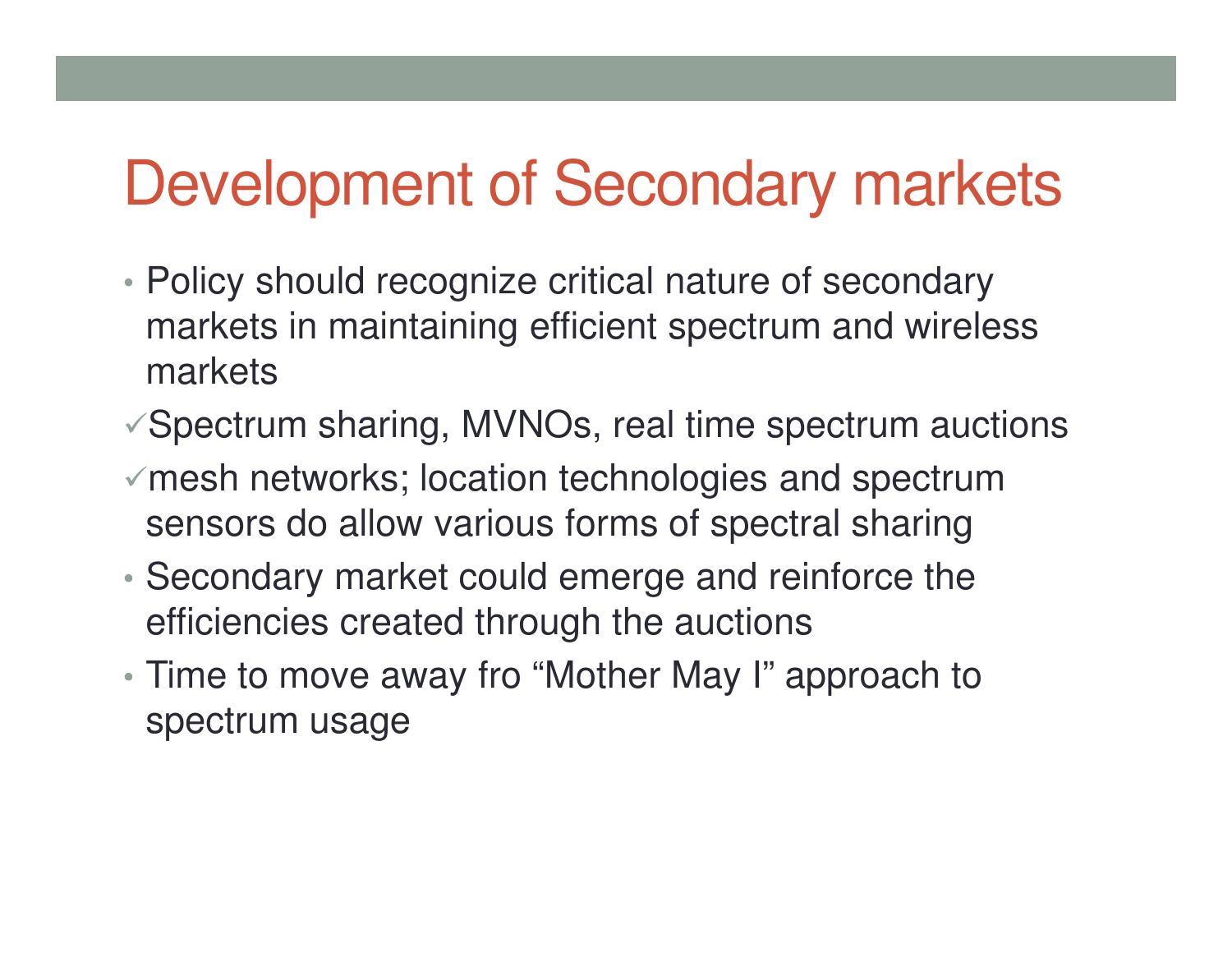## Further questions..

- How much new spectrum is to be allocated
- • more significantly, Who gets it? Quality vs. Competition trade off
- Any gains from dividing spectrum into smaller parts in an effort to create more firms (e.g., using spectrum caps)?
- Recognise valuable roles for both licensed and unlicensed spectrum in overall spectrum policy
- Unlicensed spectrum encourages innovation by many parties
- Licensing or ownership discourages innovation by giving too much power to the licensee or owner